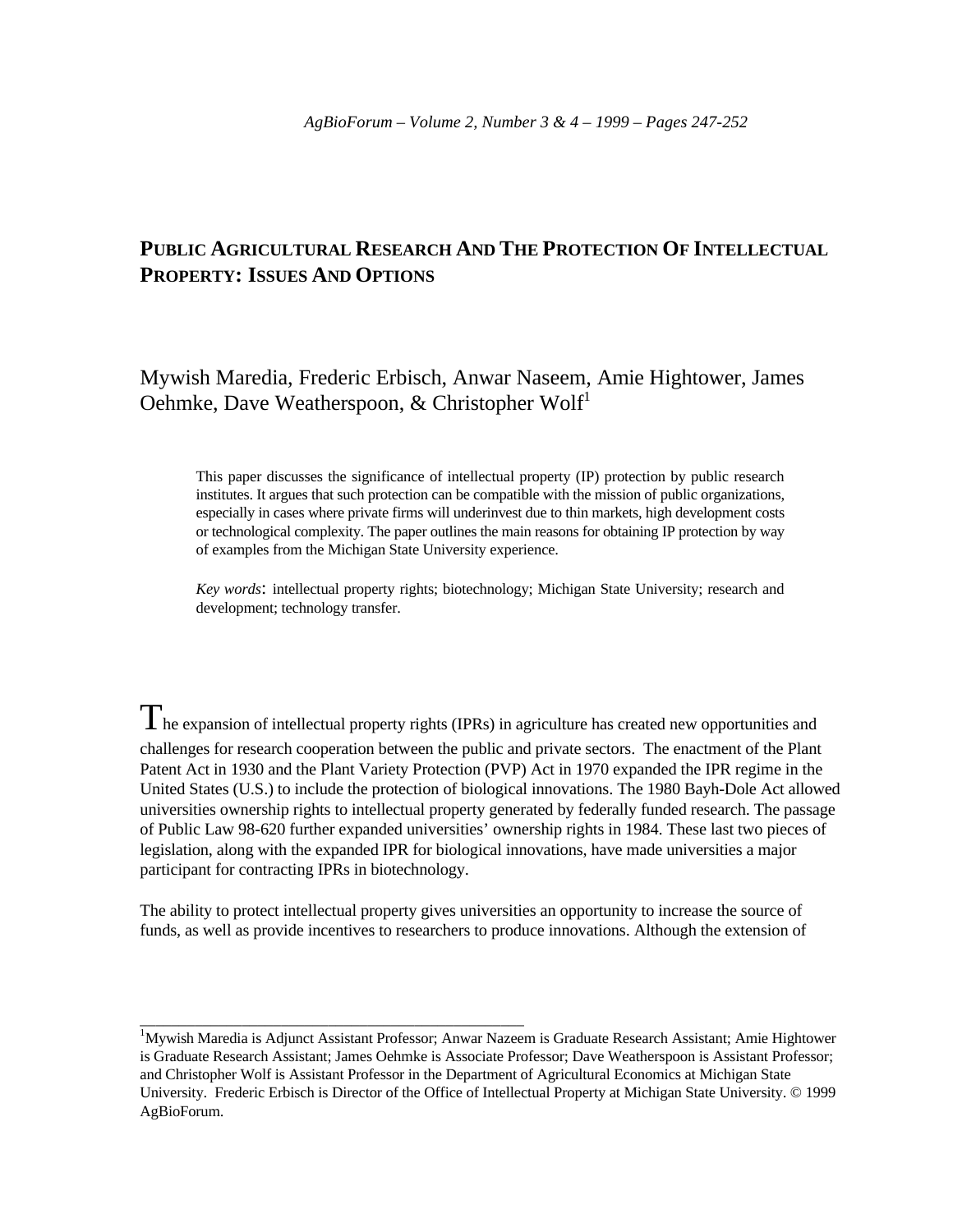IPRs may seem to be in conflict with the traditional role of universities to create, sustain and disseminate knowledge as a public good, it also provides a way to meet the objective of increasing social welfare, which might not be possible without IP protection.

This paper argues that IP protection by the university can be compatible with its mission. It outlines the main determinants for obtaining IP protection and also provides guidance on options faced by a public research organization by giving examples from the Michigan State University experience.

#### **Should A Public University Protect Its Intellectual Property?**

One of the missions of public universities, especially the land-grant colleges and universities, is to generate knowledge, technologies, and products that promote the "public good." Pursuing this mission demands that universities practice "open science," which means that scientists completely disclose all new discoveries to the scientific community (Argyres & Liebeskind, 1998). Full disclosure ensures the quality of research and facilitates the development of future innovations and, hence, strengthens the mission of a public university. The university's mission is in sharp contrast with that of a private firm, which seeks to gain a competitive advantage over rivals by keeping its discoveries secret (Argyres & Liebeskind, 1998).

The protection of intellectual property should not be considered at odds with the mission of the university. The ability to protect intellectual property has raised the value of university research on biotechnology, even though the underlying technology still retains its public-good characteristics. There are several examples that show that returns to university research protected by IPRs can be high. For example, the patents on anti-cancer drug treatment, Cisplatin and Carboplatin are bringing more than \$20 million in royalties to Michigan State University. This implies that the opportunity cost for universities to maintain the research as a public, rather than a private, enterprise increases (Argyres & Liebeskind, 1998), and therefore, the protection of university research and innovations that come out of it may make economic sense in certain instances. The critical condition on which to base the decision to protect an innovation should be whether in the absence of protection there will be a significant loss in the social value of current or future innovations (i.e., whether the loss exceeds cost of protection).

One of the instances where protection makes economic and social sense is when the protection of intellectual property helps promote public-private cooperative relationships and speeds the development of new products and services based on publicly-funded research. The legal protection process requires the inventor to describe his or her invention and disclose sufficient information so that others can replicate, learn, improve upon, and develop new inventions. Thus, by seeking protection, innovations become public knowledge. This minimizes duplication of research efforts and makes the early access to findings from a university's basic research possible.

Other benefits to society are in the form of minimizing social costs of research investments. For example, if the publicly-funded research generates a technology or a product with great potential social benefits (e.g., a cancer-curing drug, or a pollution-decreasing bio-fuel), the university can best serve the public's interest by protecting and restricting its use. This is necessary to give protection to the private sector, which will be the vehicle through which the technology will be made available for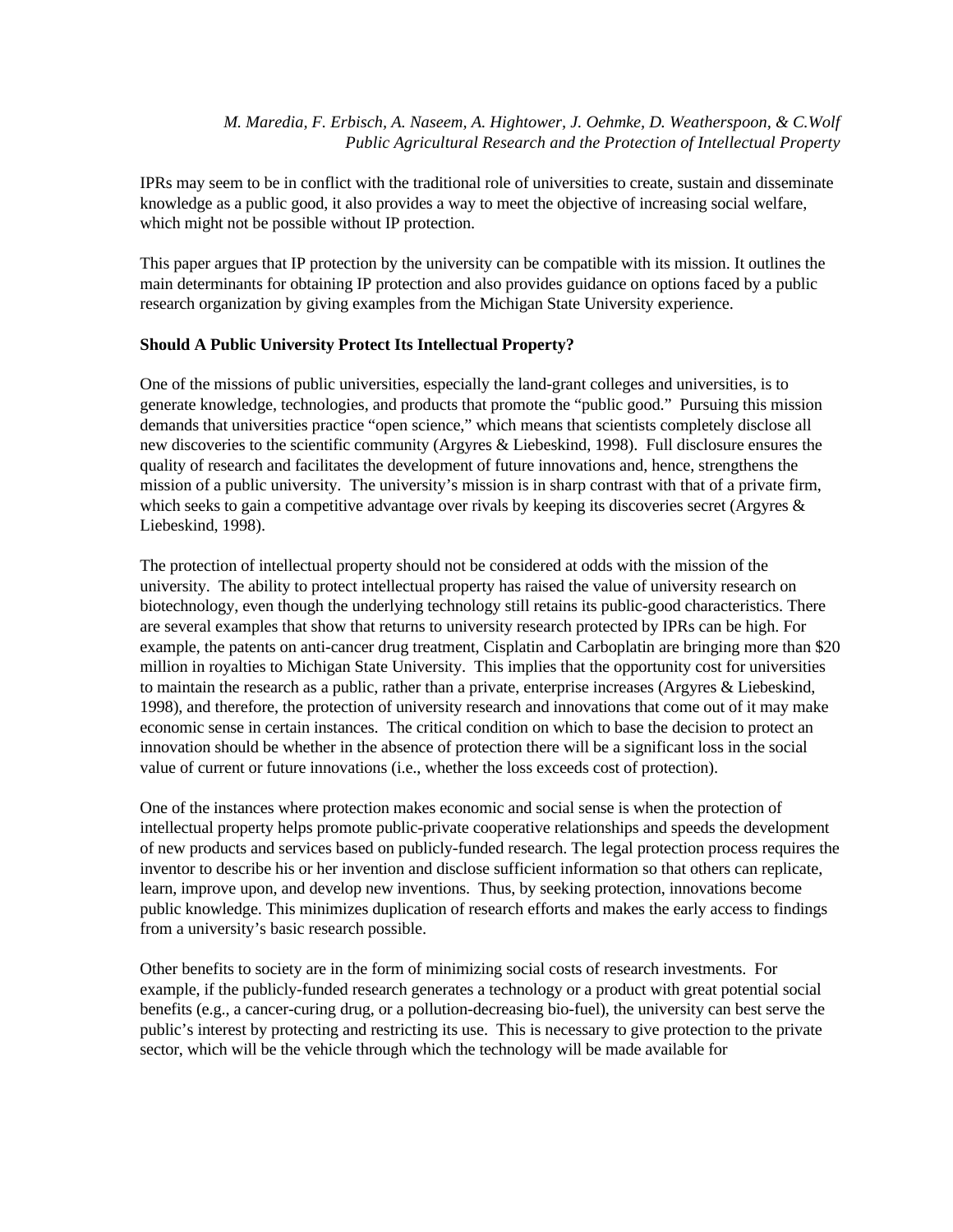public consumption (universities do not have the financial resources or business structure to market major scientific breakthroughs). Given the costs involved in commercializing a technology, no private enterprise will use research results without being given the legal protection by a university in the form of an exclusive or non-exclusive licensing agreement. Thus, by protecting the IP, a university decreases the social costs of research investments in the form of social gains foregone if an innovation were to remain undeveloped or not commercialized.

More direct benefits arising from the protection of intellectual property for a university are in the form of increased returns generated from these protected technologies in the form of royalties, which help run research programs at the university. This is important when one considers that the contribution from the government to the Land Grant institution has remained stagnant over time. Real U.S. Department of Agriculture (USDA) funding, for example, has risen only 3% from 1982-1992 (Beattie & Innes, 1997). With decreasing government funding, patents have the potential to increase university revenues from non-traditional sources.

## **How Should A Public University Protect Intellectual Property? Examples From MSU**

There are many different methods of protecting the intellectual property generated from agricultural research such as: plant variety protection, patenting (either plant patenting or utility patenting), licensing, trademark, brand names and copyrights. The decision on the type of protection usually depends upon potential market size and share, the nature of the innovation, and the economics of commercialization.

### The Size of the Potential Market and Competition in the Market

The decision to seek protection of a new crop variety under the PVP Act or under the Patent Act will depend on the size and share of the potential market. Although the motive is not to reap monopoly profits, the university has to consider whether the protected item will generate enough demand to attract private sector licensee(s) and make the protection costs worthwhile for the university. The estimated cost of patenting typically ranges from \$20,000 for a U.S. patent, which is approved by the patent inspector without major revisions, to hundreds of thousands of U.S. dollars for worldwide patent rights. The size of the market to justify protection will thus depend on the type of innovation and the estimated costs of protecting it. In some instances it is not the market that drives the need to get protection, rather, it is the need to control what a university has developed. With protection one can control who uses the innovation and for what purposes.

Thus, the market does not need to be large to justify protection. This latter point is illustrated by an example of two oat varieties developed at MSU, which served a special niche market. Though the overall market was small, these varieties had the potential to generate enough demand from the niche market to create interest from a private seed company. The potential revenue streams expected from commercialization of these varieties made the costs of protecting under the PVP Act worthwhile for the university. By seeking protection, the university made sure that the licensee had rights to control the market.

The Nature of Invention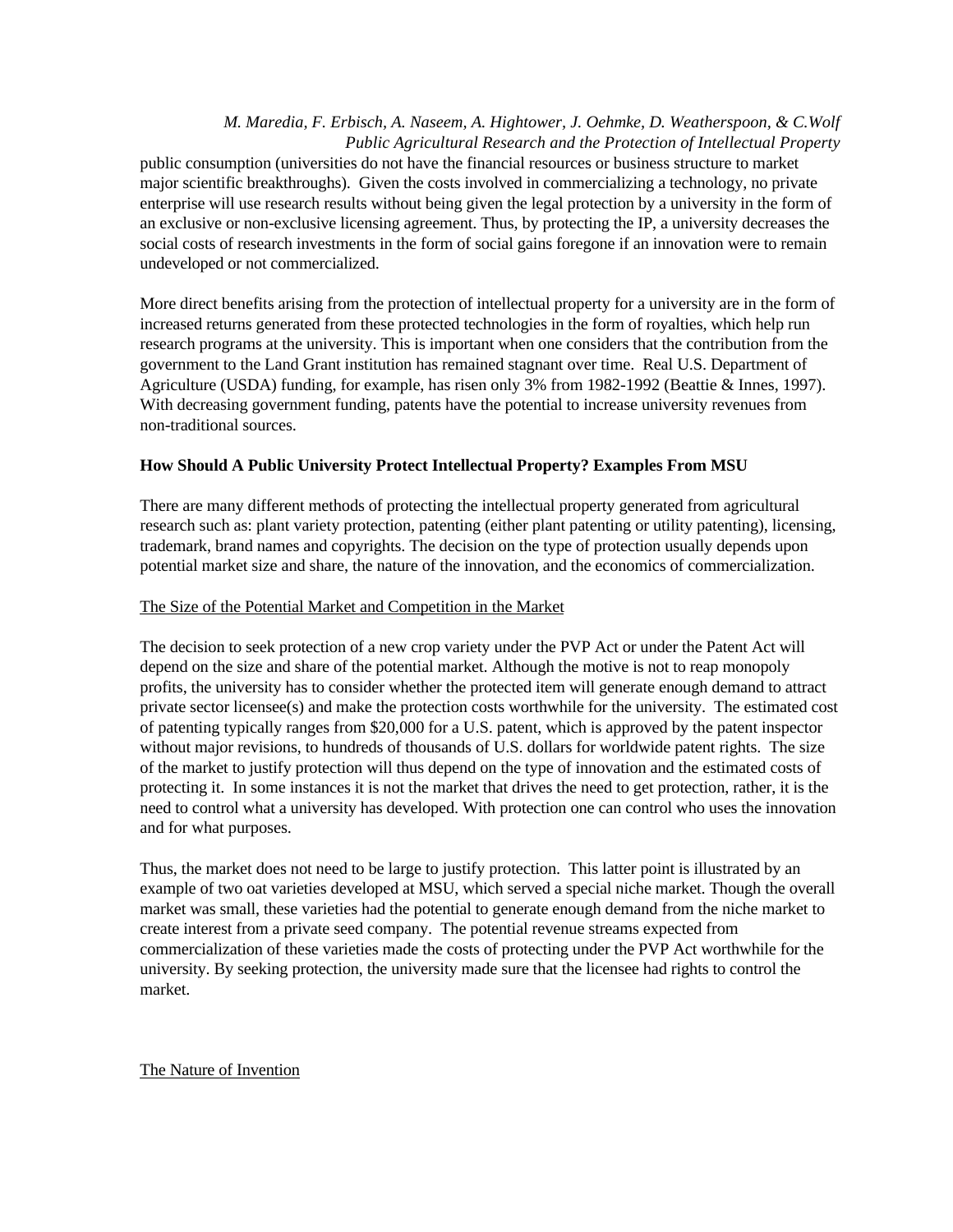In some cases, the nature of invention determines the type of protection a university can legally seek. For example, if the new product developed from research is such that it does not strictly conform to the standards of patenting and PVP, the university may then opt for the trademark or brand name options. This occurred when an MSU researcher imported a cherry tree from Hungary which underwent further research and development at MSU. However, the improved tree did not conform to the guidelines of PVP or the patent law. Michigan State University, therefore, sought trademark protection and has since licensed the product to several private firms.

#### Costs and Technical Complexity in Commercialization of a Technology

In order to commercialize some inventions, a private firm has to incur a large sum of time and money costs (e.g., testing; generating data; getting approval, certification, and clearance from an appropriate government body). If the university discovers a technology that has a great market potential, but also requires substantial commercializing costs (e.g., a drug that cures AIDS), patenting would be most beneficial from the "public-good" point of view. The rationale is that without protection no private company will invest the time and financial capital necessary to develop the product for market. Thus, if the university does not patent and restrict the use of such technology, the innovation may not reach the market.

Such a case could also occur if the technology involved is complex. For example, MSU researchers developed an onion variety that had characteristics and quality desired by consumers. But the technology involved was complex. Michigan State University, therefore, decided to license the technology to a private firm. Licensing gave the private firm access to the complex seed procurement technique along with the knowledge and information involved in commercializing the onion variety on a large scale. Restricting the technology by licensing it to a private firm not only made the technology available to the public but also assured the product quality and characteristics to consumers.

The protection of intellectual property by a public university is thus a complex decision making process based on economics, as well as the desire to serve the public good. In making decisions about the type of intellectual property protection, a public institution needs to assess the most effective way of generating public benefits from an innovation. Protecting intellectual property and restricting its use for the primary purpose of generating income through royalties is not compatible with the responsibilities of a public institution. However, in special instances, protecting an innovation and assigning its production exclusively to one, or non-exclusively to more than one, company may be the most desirable action to ensure the promotion and utilization of an innovation.

# **Options For Technology Transfer Of Protected Intellectual Property**

In addition to the decision on the type of protection, a university also faces the decision about how to transfer the protected technology to the private sector. One option for the university is to license the technology to an existing company. The choice of the licensee will depend upon whether the

university is able to reach a license agreement which contains mutually beneficial terms and conditions. The university also needs to make a decision on whether a technology will be transferred through an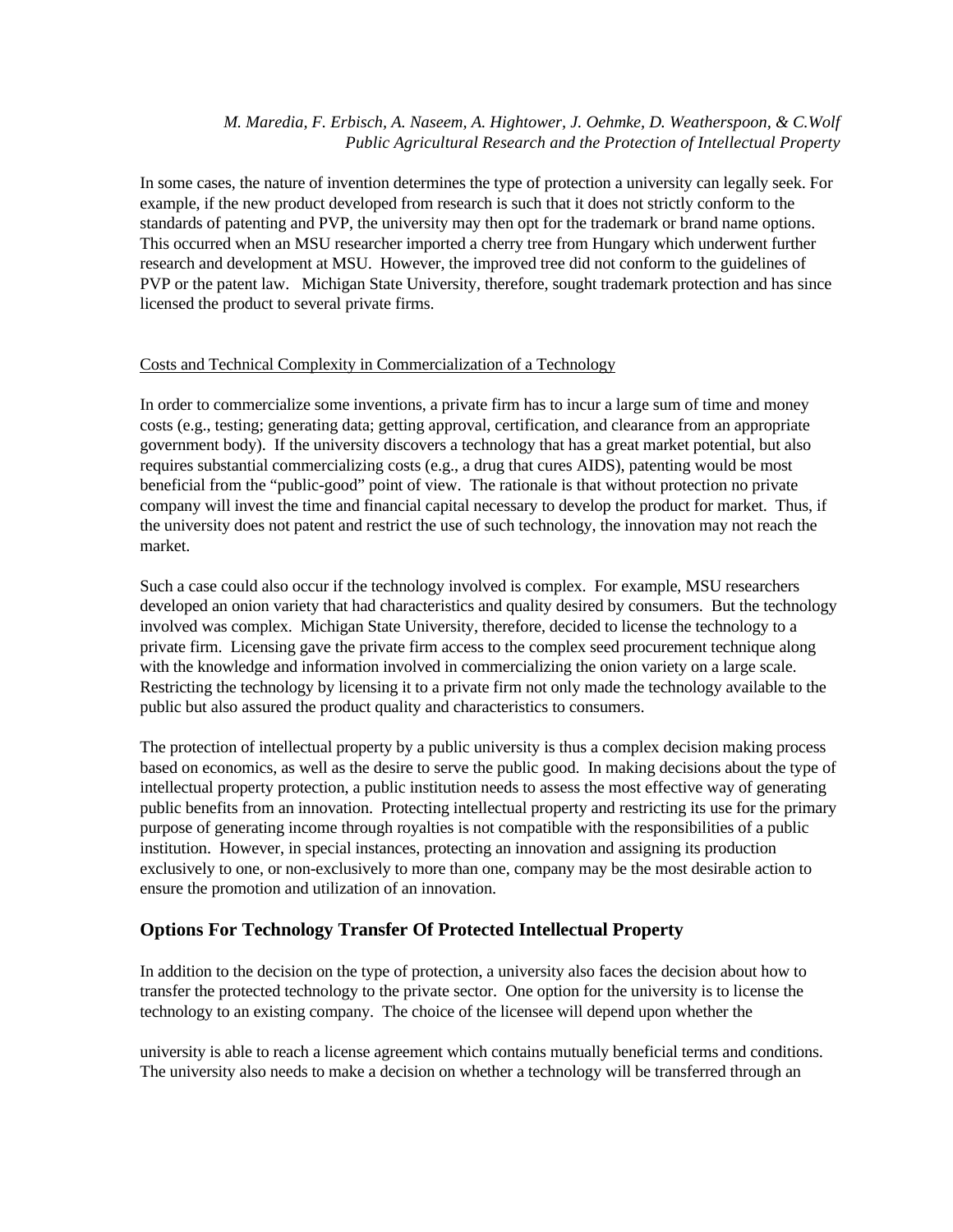exclusive- or a non-exclusive license agreement. This decision will depend on the technology and the possible uses of the technology. If a university licenses exclusively, there must be provisions in the license agreement for the owner to terminate the license and take the technology back.

An issue that often arises in the technology transfer process is the control over the use of the intellectual property, especially when the researcher has a vision for the development or use of the research results. Since many university researchers have a long-term interest in a particular research project, they may not want to divest all control over future use of intellectual property. Although not biotechnology in nature, an example of this behavior arises with the Curtec<sup>TM</sup> air-curtain pesticide sprayer. This sprayer, developed and patented by Michigan State University, is under exclusive license to a local machinery firm. This firm has not been promoting the sprayer in States other than Michigan, and so is perhaps not generating maximal revenue. However, the firm has agreed to give Michigan State University researchers autonomy on further development and refinement of the sprayer. The issue of control over further development was a key point in determining the licensee.

The other option for a university is to license an innovation to a new start-up company, often incubated within a university research park. For MSU researchers, the Michigan Biotechnology Institute (MBI), a private, non-profit firm, adjacent to campus, provides an avenue to commercialize their innovations. Michigan Biotechnology Institute uses university-based innovations to develop cost-effective technologies for biobased industrial products, and transfers these technologies to the private sector for commercialization. It's subsidiary companies, Grand River Technology, Inc. (GRT) and the BioBusiness Incubator of Michigan (BBIM) act as "lightning rods" to commercialize new technologies. Michigan Biotechnology Institute, through these subsidiaries, assists scientists and entrepreneurs in creating spin off companies and joint ventures, provides seed financing for new businesses, offers tenants (start-up biotechnology firms) access to office and laboratory space, research and development (R&D) expertise, marketing services, computer and accounting services, and secretarial support.

# **Concluding Comments**

The opportunity to protect plant and animal intellectual property raises several opportunities and challenges for a public research institute such as a Land Grant University. In making decisions about the appropriate type and level of protection, a university has to weigh benefits against the social costs to consumers, and the public expectation that all intellectual property created by a public university should be made available free of cost and without restrictions. As universities create innovations, seek to serve the public and bring forth their products to market, alliances with private companies are becoming inevitable. The need for a private sector intermediary to develop and market an agricultural biotechnology product makes it necessary for a university to seek protection of its intellectual property.

### **References**

Argyres, N. S. & Liebeskind, J. P. (1998). Privatizing the intellectual commons: Universities and the commercialization of biotechnology. Journal of Economic Behavior and